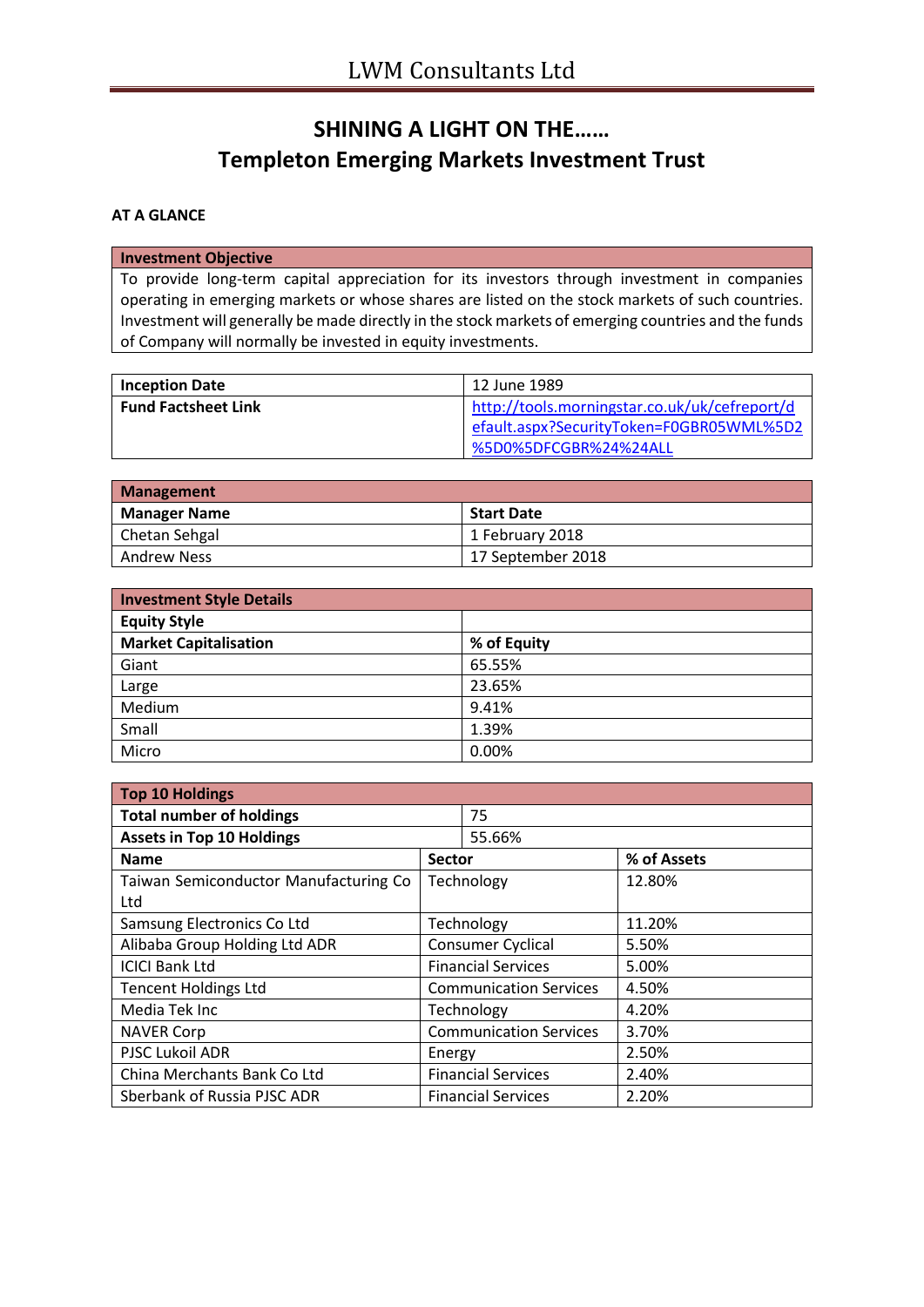| <b>Volatility Measurements</b> |        |
|--------------------------------|--------|
| 3-Yr Std Dev (volatility)      | 17.41% |
| 3-Yr Mean Return (average)     | 3.35%  |

#### **FUND PERFORMANCE**

Performance from 1 January 2016 to 31 March 2022:

|                                                                        | 2016   | 2017   | 2018       | 2019   | 2020   | 2021     | 2022      |
|------------------------------------------------------------------------|--------|--------|------------|--------|--------|----------|-----------|
| <b>Templeton Emerging</b><br><b>Markets Investment</b><br><b>Trust</b> | 47.85% | 32.49% | $-10.70\%$ | 27.12% | 17.09% | $-4.70%$ | $-11.94%$ |
| <b>MSCI EM NR USD</b>                                                  | 32.63% | 25.40% | $-9.27%$   | 13.86% | 14.65% | $-1.64%$ | $-4.31\%$ |

Performance over 12 months, 3 years, 5 years and since fund manager inception.

|                                   | 1 year     | 3 years | 5 years | Since fund<br>manager<br>inception |
|-----------------------------------|------------|---------|---------|------------------------------------|
| <b>Templeton Emerging Markets</b> | $-21.11\%$ | 10.40%  | 33.05%  | 6.69%                              |
| <b>Investment Trust</b>           |            |         |         |                                    |
| <b>MSCI EM NR USD</b>             | $-7.12%$   | 14.36%  | 26.95%  | 8.18%                              |

*You should note that past performance is not a reliable indicator of future returns and the value of your investments can fall as well as rise. The total return reflects performance without sales charges or the effects of taxation but is adjusted to reflect all on-going fund expenses and assumes reinvestment of dividends and capital gains. If adjusted for sales charges and the effects of taxation, the performance quoted would be reduced.*

## **UPDATE….**

Emerging markets and Templeton have had a difficult couple of years. The manager started by explaining that the events happening in Ukraine cast a shadow and sadness over the people of Ukraine, the ordinary people of Russia and emerging markets as an asset class. They cannot fail to be caught by what is happening and therefore as investors they must learn to navigate this.

Like many emerging market funds, they have exposure to Russia, and at the last update this was around 6%. They made the decision to write these assets down to zero so this is reflected in the performance. The companies they invested in were high quality businesses and when markets open, they don't want to sell at any price to any person. Therefore they will assess what to do when the time comes.

We discussed whether geo-political factors are considered when investing. They explained that ultimately they look to invest in the very best companies. They do consider political issues but they look to businesses which can navigate the political backdrop. Russia is different because effectively it is the first time in the  $21<sup>st</sup>$  century that action by a country has cancelled its whole economy. This is very rare.